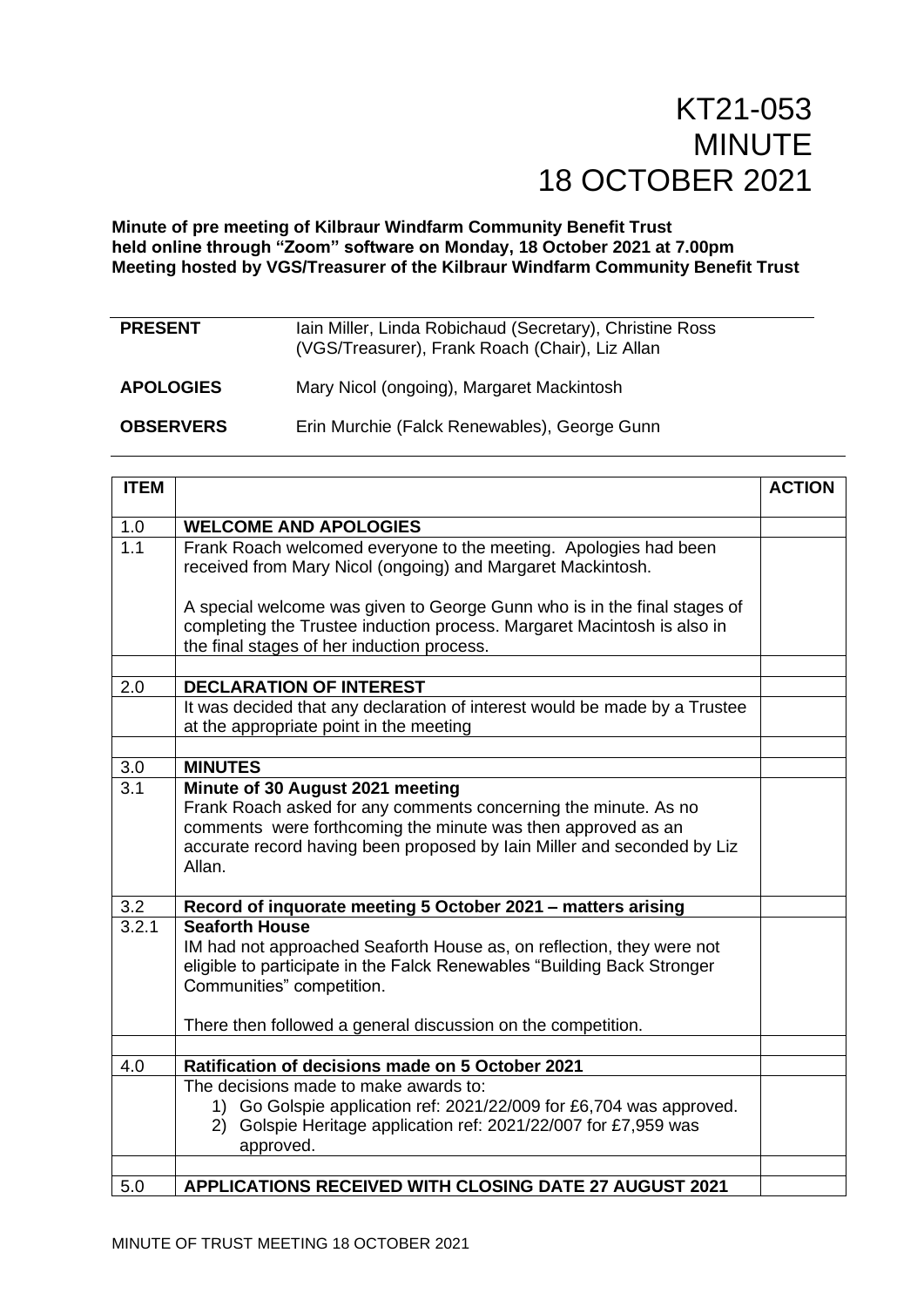| <b>ITEM</b> |                                                                                                                                                                                                                                                                                                                                 | <b>ACTION</b> |
|-------------|---------------------------------------------------------------------------------------------------------------------------------------------------------------------------------------------------------------------------------------------------------------------------------------------------------------------------------|---------------|
| 5.1         | Application reference: 2021/22/014<br>Submitted by: Brora Senior Citizens Xmas Party Group<br>Amount requested: £1,000 but needs clarification.                                                                                                                                                                                 |               |
|             | It was noted that previous applications had been made by the group:<br>1. Application ref: 2020/21/006 for assistance in paying for party.<br>An award of £1,500 had been made but due to covid<br>restrictions no award had been made as event could not take<br>place.                                                        |               |
|             | 2. Application ref: 2019/20/002 for assistance to pay for a party.<br>This application came from Brora Senior Citizens Party Group<br>but assumed same organisation. A donation of £1,000 was<br>made.                                                                                                                          |               |
|             | 3. Application ref: 2017/18/027 for £1000 for which a donation of<br>£1,000 was made.                                                                                                                                                                                                                                           |               |
|             | 4. Application ref: 2016/17/009 for £1,000 for which a donation of<br>£1,000 was for made.                                                                                                                                                                                                                                      |               |
|             | 5. Application ref: 2014/15/005 for £500 for which a donation of<br>£500 was made.                                                                                                                                                                                                                                              |               |
|             | FR began the discussion by stating that the object of the group is to<br>organise, each year, a Christmas party for the senior citizens of Brora. The<br>group now require assistance in order to help pay for the next Christmas party.                                                                                        |               |
|             | The discussion now moved on to include the request made by Russell<br>Rekhy's application from the Brora Social Amenities Group.                                                                                                                                                                                                |               |
|             | Following discussion it was decided that the Secretary should write to:                                                                                                                                                                                                                                                         |               |
|             | Russell Rekhy stating that his request in the Brora Social<br>Amenities Group application will now be provided outwith the main<br>Kilbraur fund. The amount allocated will be more than the<br>requested amount and an equivalent amount will be provided to<br>both Rogart and Golspie.                                       |               |
|             | The Brora Senior Citizens Xmas Party Group in the same vein<br>٠<br>as the letter to be sent Russell Rekhy. It will state that their<br>application will now be provided outwith the main Kilbraur fund. On<br>this basis the Trustees have decided that no formal application or<br>supplementary information is now required. |               |
|             | In summary this means that the award made to Russel Rekhy will cover<br>both his request and that of the Brora Senior Citizens Xmas Party Group.                                                                                                                                                                                |               |
| 6.0         | <b>GOVERNANCE REVIEW</b>                                                                                                                                                                                                                                                                                                        |               |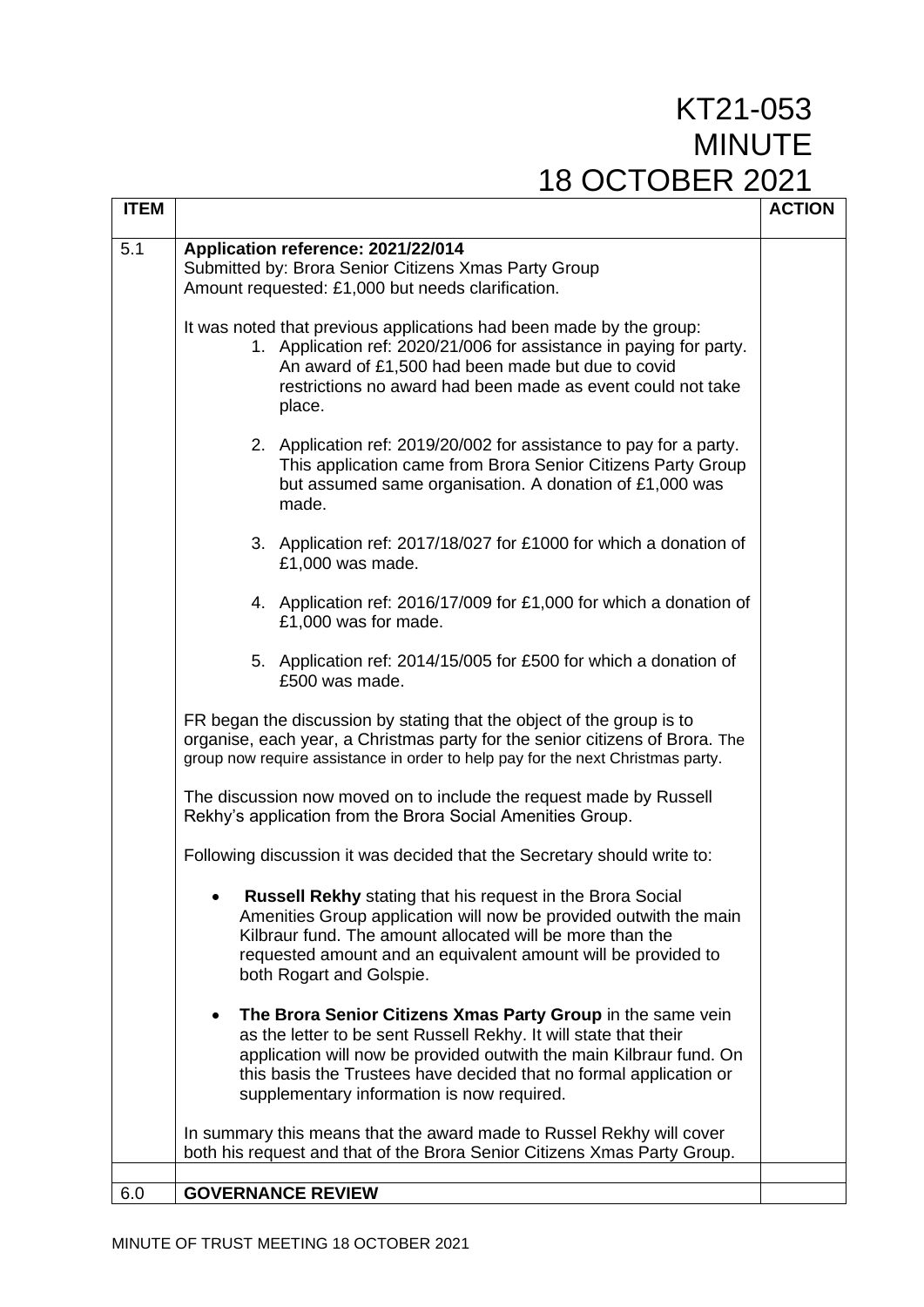| <b>ITEM</b> |                                                                                                                                                                                                                                                                                                                                                                                                                                                                                                                                                                                                                                                                                                                                                                                                                 | <b>ACTION</b> |
|-------------|-----------------------------------------------------------------------------------------------------------------------------------------------------------------------------------------------------------------------------------------------------------------------------------------------------------------------------------------------------------------------------------------------------------------------------------------------------------------------------------------------------------------------------------------------------------------------------------------------------------------------------------------------------------------------------------------------------------------------------------------------------------------------------------------------------------------|---------------|
| 6.1         | <b>Trust Deed</b><br>CR stated that the topic of the Trust Deed could not be further discussed<br>until there was a full complement of Trustees in place. CR also pointed out<br>that as the Trust Deed was being reviewed the Community Councils would<br>have to be involved, as appropriate, in order to provide approval.<br>CR recommended that the Trust Deed should be altered so that the Trust<br>becomes a SCIO incorporated body once agreed. All Trustees present<br>approved this recommendation.                                                                                                                                                                                                                                                                                                  |               |
| 6.2         | All Forms of Grants Drawn from Main Fund<br>The Secretary is working with CR on this matter to reaffirm that we have<br>clear guidelines readily available for applicants.                                                                                                                                                                                                                                                                                                                                                                                                                                                                                                                                                                                                                                      |               |
| 7.0         | <b>BRORA REPRESENTATION ON TRUST</b>                                                                                                                                                                                                                                                                                                                                                                                                                                                                                                                                                                                                                                                                                                                                                                            |               |
|             | CR stated that she would have to spend more time with George<br>Gunn and Margaret Mackintosh. This would be to complete the<br>verbal element of the Trustee induction process. CR also stated that<br>she would like a Trustee to attend.                                                                                                                                                                                                                                                                                                                                                                                                                                                                                                                                                                      |               |
| 8.0         | <b>REVIEW OF APPLICATIONS / PROCESS FOR COVID-19 RESPONSE</b><br><b>FUND</b>                                                                                                                                                                                                                                                                                                                                                                                                                                                                                                                                                                                                                                                                                                                                    |               |
|             | <b>Brora Social Amenities Group</b><br>This subject was dealt with under item 5.1 above.                                                                                                                                                                                                                                                                                                                                                                                                                                                                                                                                                                                                                                                                                                                        |               |
|             |                                                                                                                                                                                                                                                                                                                                                                                                                                                                                                                                                                                                                                                                                                                                                                                                                 |               |
| 9.0<br>9.1  | <b>UPDATE ON OUTSTANDING APPLICATIONS</b><br>SOAP - Application ref: 2020/21/016A<br>Following discussion it was decided that the Secretary should write<br>to SOAP asking if SOAP could provide a breakdown of the total<br>costs of the project and from where all the funding for the project is<br>to be obtained.<br>The Trustees also asked the Secretary to point out to SOAP that<br>they noticed that SOAP was an unincorporated organisation. The<br>Secretary is to make SOAP aware that there is a new structure<br>called a Scottish Charitable Incorporated Organisation (SCIO) which<br>could offer their organisation some limited liability protection which<br>may be useful. If this is of interest to SOAP then they are to contact<br>Voluntary Groups Sutherland for further information. |               |
| 9.2         | Highland Wildcat - Application ref: 2021/22/011                                                                                                                                                                                                                                                                                                                                                                                                                                                                                                                                                                                                                                                                                                                                                                 |               |
|             | Following discussion it was decided to put this application in<br>abeyance.                                                                                                                                                                                                                                                                                                                                                                                                                                                                                                                                                                                                                                                                                                                                     |               |